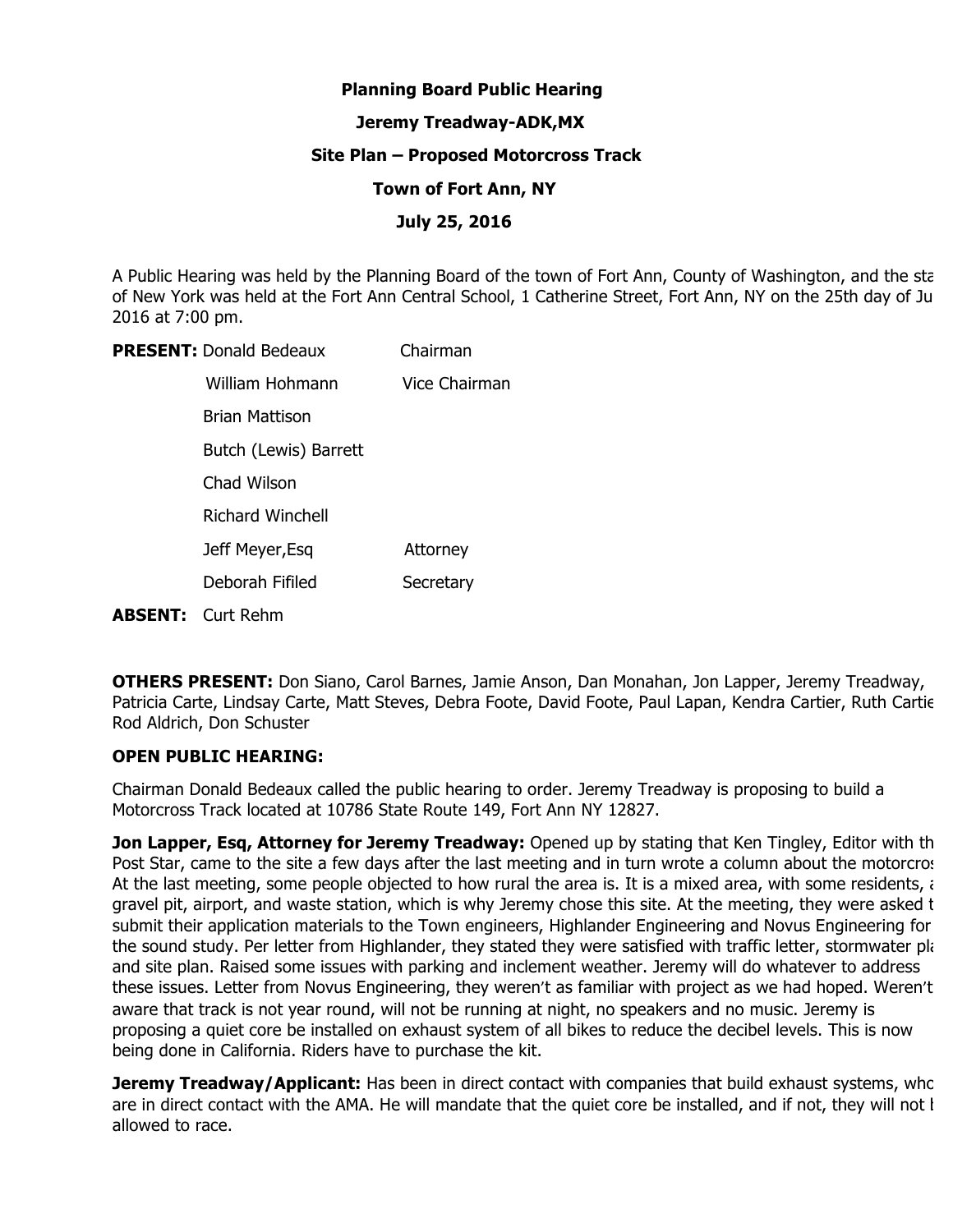**Chairman Bedeaux** thanked Jeremy, and then asked if everything was satisfied with Highlander Engineering except for the parking?

**Tom Hutchins w/Hutchins Engineering:** He is addressing three of the items raised by Highlander Engineering. They are prepared to make improvements to the parking as the Board sees fit. Chairman Bedeaux asked how many parking areas now as there is no blacktop. Jeremy Treadway responded by saying there is parking in front and to west of club house. They have parked at least 50 cars there and on two extension roads. Tom Hutchins then explained proposed parking for pit area.

**The Board now made comments:** Chairman Bedeaux- would like an additional noise study done, with DEC and DOT comments. Board will not go any further until full noise study is done based on what Novus is addressing. Jon Lapper- has a response letter from Sterling Engineers RE Novus. Feels the quiet core will help. There are DEC standards required, but not a DEC review to this project. DOT does not have a requirement either. Was hoping to get a decision tonight. Jeremy changing standards for bikes should satisfy Novus. William Hohmann- wants to see those standards submitted to Novus before going any further. Jon Lapper- is there any room this summer for a special meeting regarding Novus. Butch Barrettasked how Novus Engineering report relates to Sterling. Jon Lapper- he feels Sterling fully responded to letter from Novus. Butch Barrett- on last page of table 1, I would like more detail on the distance from the residents. Rodney Aldrich w/Sterling presented a map of sound distance from the 14 closest homes. William Hohmann- questioned the vegetation as to when track will run, as seasons will change sound. Someone replied late April thru late October. Butch Barrett- how did they come up with the numbers for sound, were bikes actually used. After explanation by Sterling, it was determined it was done mathematically without bikes. Brian Mattison asked if there were any actual letters from DOT. Jon Lappertheir letter says that DOT has no jurisdiction. Attorney Jeff Meyer- what the Board had asked DOT for on the Dollar General was not jurisdictional but for an inquiry as to the traffic impact which is what is usually asked for.

**Jeremy Treadway/Applicant:** he will be living on property. Didn't invest this money to be shut down in a year. Wants the place to be a sport and a place that people can come to for years. So if there are issues in future that he is not doing his job policing the site, there will be no second chance for a racer. He wants this to be long term.

**Board now made further comments:** William Hohmann wants to contact sound company for a sound check for nursing homes as there is an elderly woman who lives on property adjoining site. Jeremy stated that Sterling is designing a berm specifically for this reason that he believes is 10' high. William Hohmann wants this included in the test from Sterling. Attorney Jeff Meyer- in looking thru site plan map, berm is only 8' high. As to recommendations from Novus and response from Sterling, the largest recommendation from Novus is they want more detailed ambient sound study done. He recommends a response from Novus prior to the Board taking any action. Because the Board is just receiving this information and the public has not had a chance to see it, would like public hearing kept open so the public can review and comment. Attorney Meyer also mentioned there is some confusion as to what the Board is looking for from DEC. It is not relevant to noise but relevant to endangered species. Someone commented it had been included in the EAF. Attorney Meyer added that Novus did not have complete information because a lot is what has been discussed at the meetings. He would like everything sent back to Novus be reduced to writing.